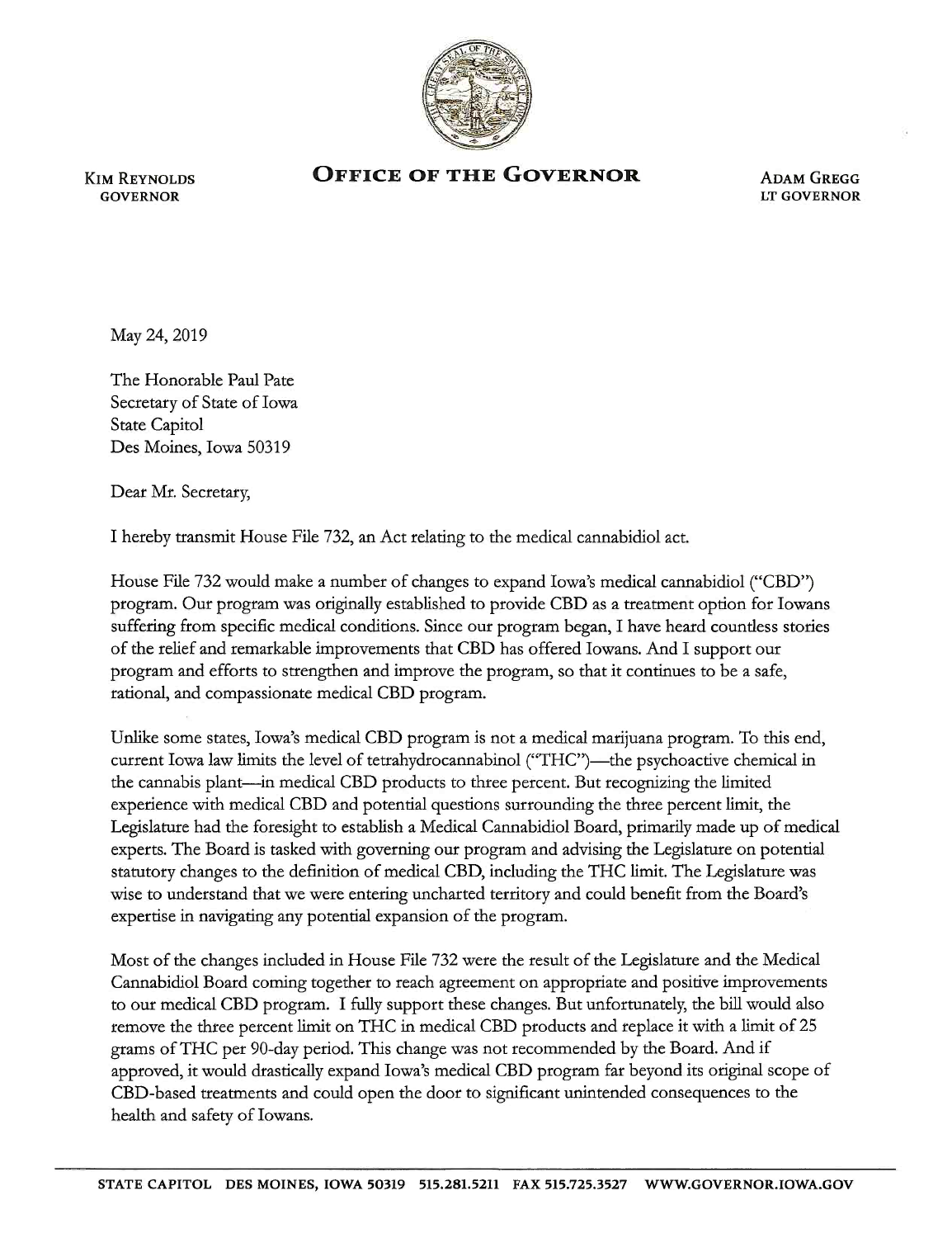I agree that there should be some change to the three percent THC limit. There appears to be consensus, including from the Board, that a gram-based limit would be more appropriate than a percentage-based limit. But I have not been unable to discern any evidence-based justification for the specific 25-gram limit proposed in this bill. And after its review of the available evidence, the Board recommended a limit of only 4.5 grams per 90-day period.

It may be that a THC limit higher than 4.5 grams is appropriate. But the 25-gram limit in this bill would allow a person to consume more than 277 milligrams of THC per day-an amount higher than one would typically consume even with aggressive recreational marijuana use. This is all the more concerning because a participant in the program is not prescribed a particular dosage by a medical practitioner or monitored on an ongoing basis for any adverse health consequences. Iowa's program only requires a practitioner to certify that the participant suffers from a qualifying condition on an annual basis.

Ultimately, I believe Iowa must proceed cautiously to ensure that any expansion of our medical CBD program is thoughtful and deliberate-particularly because Iowa's program is in its infancy and the body of research that analyzes the efficacy of medical CBD is limited. So I look forward to working with the Legislature and the Medical Cannabidiol Board to find an evidence-based THC limit that we can work to enact along with the rest of the provisions in House File 732 that I support. The health and safety of Iowans is too important for us not to get this right.

For these reasons, I respectfully disapprove of House File 732 in its entirety.

Sincerely ~y,-~

Kim Reynolds Governor of Iowa

cc: Secretary of the Senate Clerk of the House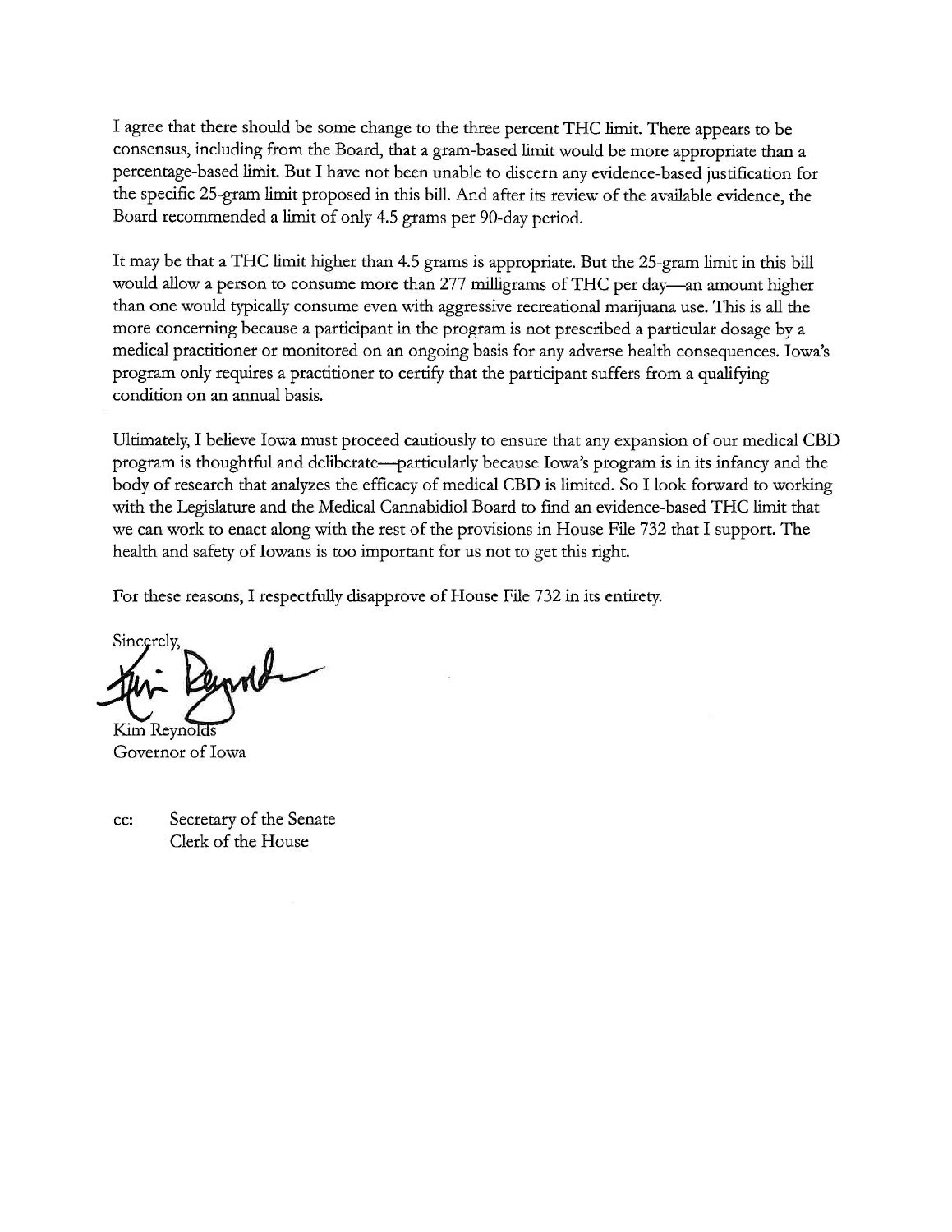

House File 732

## AN ACT

RELATING TO THE MEDICAL CANNABIDIOL ACT .

BE IT ENACTED BY THE GENERAL ASSEMBLY OF THE STATE OF IOWA :

Section 1. Section 124E.2, subsection 2, paragraph i, Code 2019, is amended to read as follows:

i. Untreatable Severe or chronic pain.

Sec. 2. Section 124E.2, subsections 5 and 6, Code 2019, are amended to read as follows:

5. *"Health care practitioner"* means an individual licensed under chapter 148 to practice medicine and surgery or osteopathic medicine and surgery, a physician assistant licensed under chapter 148C, or an advanced registered nurse practitioner licensed under chapter 152 or 152E, who is a patient's primary care provider. *Health care practitioner*" shall not include a physician assistant licensed under chapter 148C or an advanced reqistered nurse practitioner licensed pursuant to chapter 152 or 152E.

6. *''Medical cannabidiol* - means any pharmaceutical grade cannabinoid found in the plant Cannabis sativa L. or Cannabis indica or any other preparation thereof that has a tetrahydreeannabinel level of no mere than three percent and that is delivered in a form recommended by the medical cannabidiol board, approved by the board of medicine, and adopted by the department pursuant to rule.

Sec. 3. Section 124E.2, subsection 8, Code 2019, is amended by striking the subsection.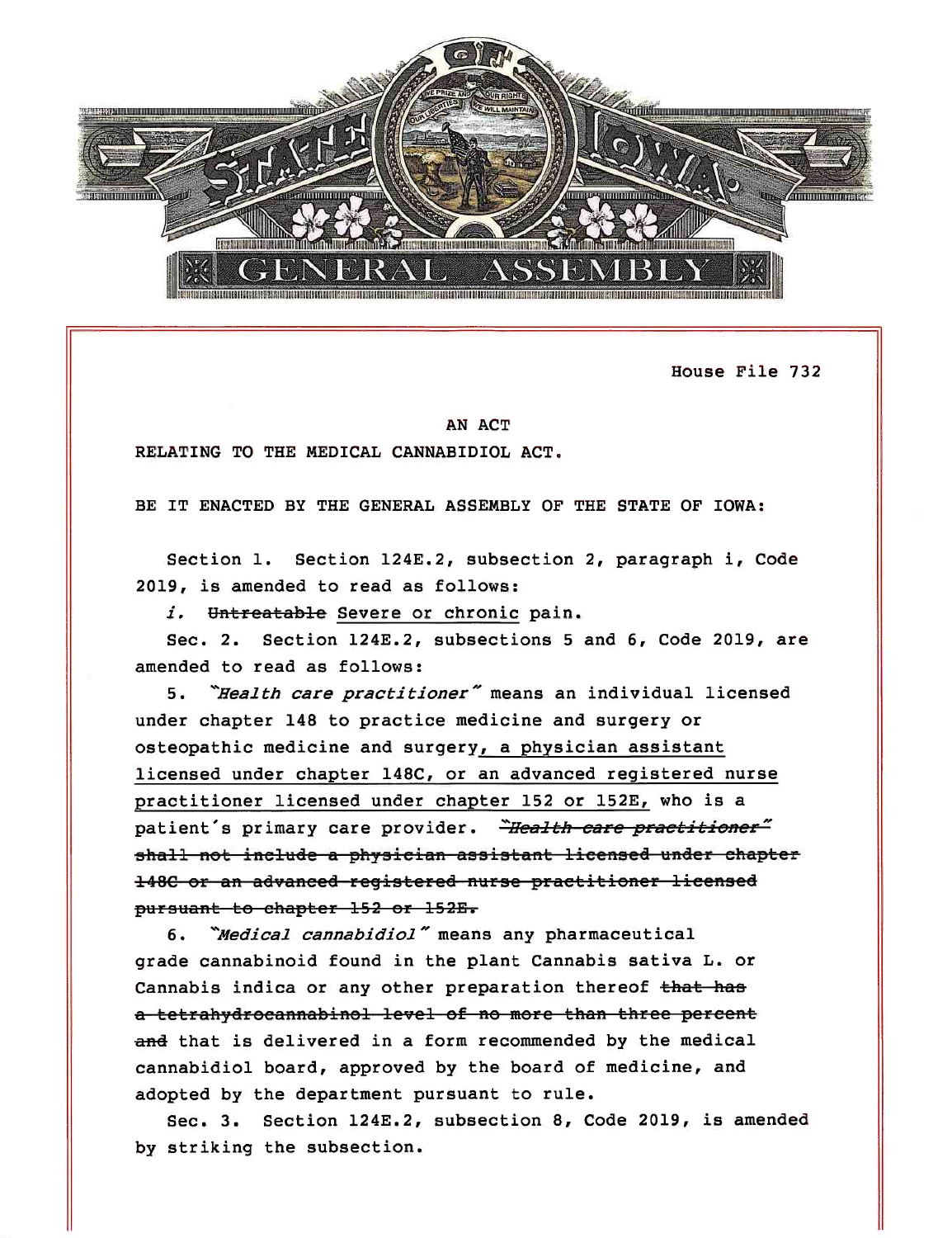House File  $732$ , p. 2

Sec. 4. Section 124E.4, subsection 1, paragraph f, Code 2019, is amended by striking the paragraph.

Sec. 5. Section 124E.9, Code 2019, is amended by adding the following new subsections:

NEW SUBSECTION. 13. A medical cannabidiol dispensary may employ a pharmacist or pharmacy technician licensed or registered pursuant to chapter 155A.

NEW SUBSECTION. 14. *a.* Except as otherwise provided in paragraph  $\tilde{b}$ , a medical cannabidiol dispensary shall not dispense more than a combined total of twenty-five grams of tetrahydrocannabinol to a patient and the patient's primary caregiver in *a* ninety-day period.

*b.* The board of medicine shall adopt rules allowing the health care practitioner who originally certified *a* patient to receive *a* medical cannabidiol registration card to apply for, and the medical cannabidiol board to expeditiously and efficiently grant, a waiver to permit the patient and the patient's primary caregiver to receive more than a combined total of twenty-five grams of tetrahydrocannabinol in a ninety-day period if the health care practitioner submits documentation certifying all of the following:

(1) The health care practitioner performed a physical examination of the patient and has determined that twenty-five grams of tetrahydrocannabinol per ninety-day period is not an adequate amount to alleviate the patient's debilitating medical condition.

(2) The patient's debilitating medical condition is a terminal illness with a life expectancy of less than one year.

Sec. 6. Section 124E.ll, subsection 1, paragraph b, subparagraph (1), subparagraph division (c), Code 2019, is amended to read as follows:

(c) To authorized employees of *a* medical cannabidiol dispensary, but only for the purpose purposes of verifying that a person is lawfully in possession of a medical cannabidiol registration card issued pursuant to this chapter and that a person has not purchased tetrahydrocannabinol in excess of the amount authorized by this chapter.

Sec. 7. Section 124E.ll, subsection 2, Code 2019, is amended by adding the following new paragraph: